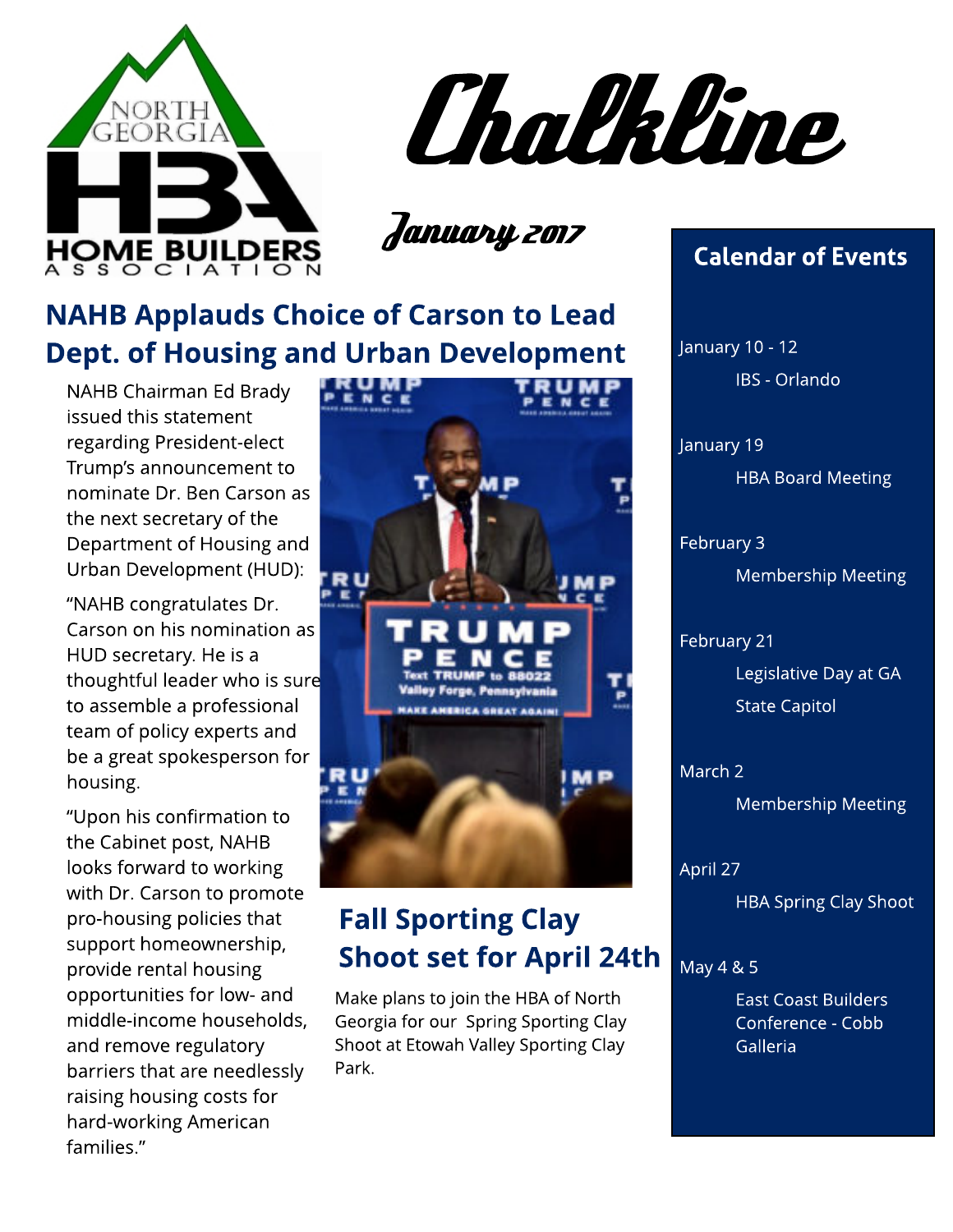## **Federal Judge Delays Overtime Rule**

In a victory for NAHB, a federal judge in Texas on Nov. 22 granted a preliminary injunction to delay implementation of the Department of Labor's [new](http://nahbnow.com/2016/11/federal-judge-blocks-overtime-rule/) [overt](http://nahbnow.com/2016/11/federal-judge-blocks-overtime-rule/)ime [rule.](http://nahbnow.com/2016/11/federal-judge-blocks-overtime-rule/) The rule, which was scheduled to take effect Dec. 1, would double the minimum salary limit from \$23,660 to \$47,476.

NAHB joined other business groups in filing a legal challenge to the overtime rule on Sept. 20. The lawsuit was filed in the U.S. District Court for the Eastern District of Texas. In addition, 21 states have also filed suit challenging the rule and the two lawsuits have been consolidated. The parties have filed motions for a summary judgment.

While the injunction is only temporary, the ruling by Judge Amos Mazzant sent a strong signal that he

could likely side with NAHB and our business coalition.

?The State Plaintiffs have shown a likelihood of success on the merits because the Final Rule exceeds the Department's authority," Mazzant wrote in his opinion.

Working with House and Senate lawmakers and members of our business coalition, the Partnership to Protect Workplace Opportunity, NAHB has been leading the effort to mitigate the effects of the overtime rule.

## Board of Directors of the HBA of North Georgia is a Good Representation of Building Industry

As the President-Elect Trump is in the process of setting up his cabinet for his upcoming term, I began thinking about the Board of Directors for our local association.

What makes up a good board for an association like ours?We obviously need a board that will represent the building industry, but what else.

Since this is a Home Builders Association, why not have a board made up of home builders? Our board of directors not only need to represent the industry, but also the individual members of the association. If our board was made up of only builders, would they really do a good job representing building material suppliers, bankers, electricians, and insurance companies?

The board of directors needs to be agood mex of thte membership of the association and the industry. If the board represents all the different industries effected by the construction industry, surely it will do a better job reprenting the industry as a whole.

While our board is made up of mostly builders (which is required by the by-laws of the association), we are also very representitive of the industry. If you take a look at our board, you will obviously find builders, but also bankers, material suppliers, sub contractors, utility companies and other service providers.

It is because of this diversity that our members can be assured that the board of directors is working for the industry as a whole instead of looking out for one specific sector of our membership.

#### FHA Increases **Loan Limits**

The Federal Housing Administration (FHA) on Dec. 2 released its new schedule of **[loan](http://nahbnow.com/2016/12/fha-raises-loan-limits/) [lim](http://nahbnow.com/2016/12/fha-raises-loan-limits/)its** effective Jan. 1, raising loan limits for home buyers in 2,948 counties.

The news was expected after the Federal Housing Finance Agency (FHFA) announced an increase in the conforming loan limit on Nov. 23.

The FHA floor is set at 65% of the national limit, which FHFA increased from \$417,000 to \$424,100. That makes the new FHA limit rise from \$271,050 to \$275,665.

#### East Coast Builder Conference Set for May 4th & 5th

Although the IBC has just ended, there is another opportunity for builders in the southeast to see a scaled down version of the builders' show.

The East Coast Builder conference is coming to the Cobb Galleria in May 6 & 7. This is a show dedicated to the building and remodeling industry and is being co-sponsored by the Home Builders Association of Georgia.

Please make plans to attend this very informative event that will benefit both the builders and the HBAG.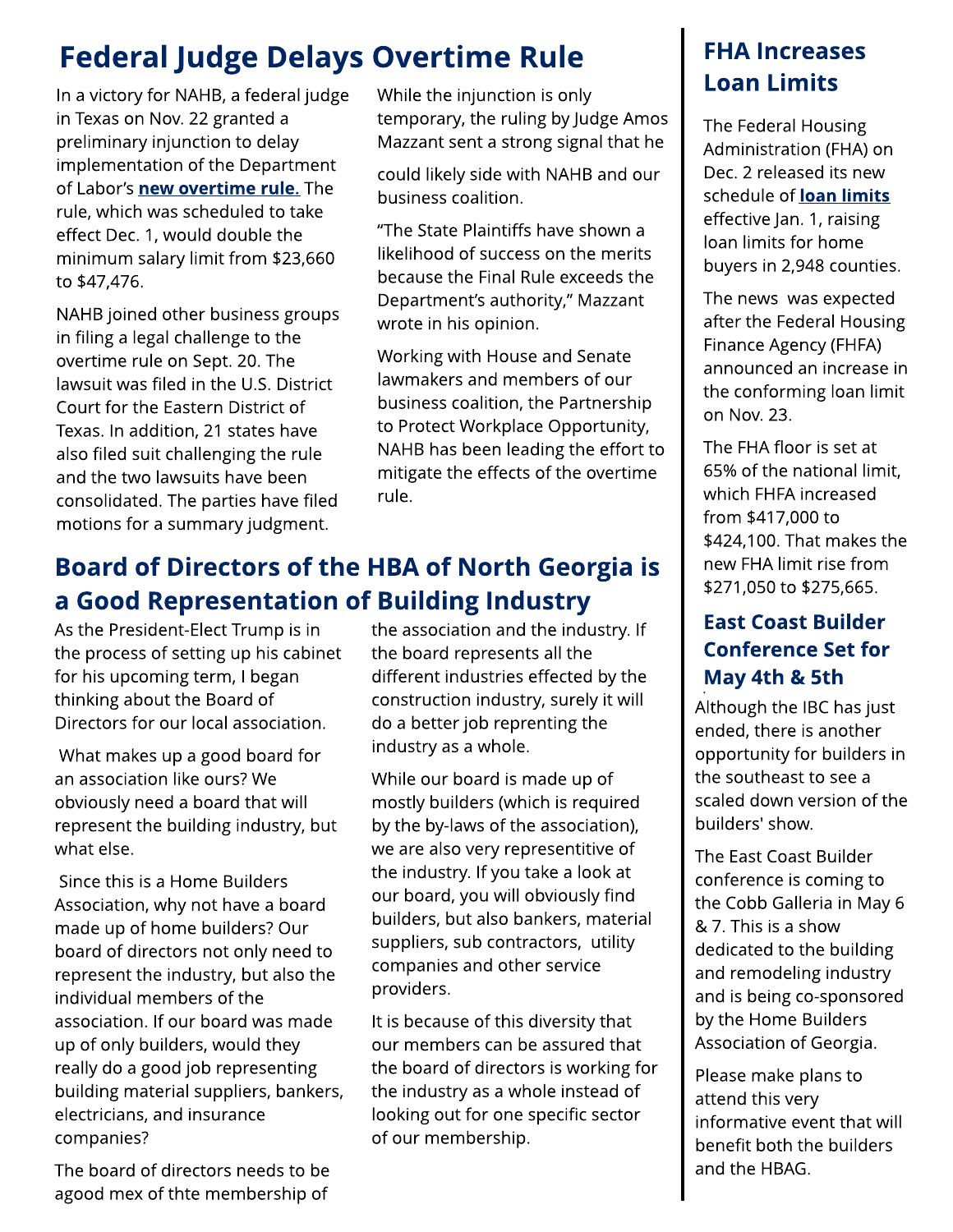# **Celebrating NAHB's 75th Anniversary**

Next year marks NAHB's **[75t](http://www.buildersshow.com/Home/Page.aspx?genericContentID=252105)h [anniversary](http://www.buildersshow.com/Home/Page.aspx?genericContentID=252105)**, and preparations are underway for this year-long celebration, which will kick off during the NAHB 2017 International Builders' Show®.

To keep you up to date on anniversary-related news and events, NAHB will launch a dedicated, 75th anniversary webpage in January. The webpage will feature resources that local HBAs can use to highlight the impact of the home building industry and showcase the benefits of membership to prospective members.

HBAs can opt to join in on the celebration by holding their own 75th anniversary-themed events. We'd like to hear from you about the positive contribution of your members in your community.

- Did your HBA or company recently reach a significant milestone ?
- What impact did your HBA and its builders have on your community?

Builders and developers continue to report easing credit conditions for acquisition, development, and construction (AD&C) loans according to NAHB?s [survey](http://eyeonhousing.org/2016/11/nahb-survey-adc-financing-standards-continue-to-ease/) [on](http://eyeonhousing.org/2016/11/nahb-survey-adc-financing-standards-continue-to-ease/) [AD&C](http://eyeonhousing.org/2016/11/nahb-survey-adc-financing-standards-continue-to-ease/) [Financing](http://eyeonhousing.org/2016/11/nahb-survey-adc-financing-standards-continue-to-ease/). However, the pace of easing slowed somewhat in the third quarter of 2016 from the rate in the second quarter.

In the third quarter of 2016, the overall net tightening index based on the AD&C survey was -10.7. The third quarter reading indicates somewhat less easing than in the second quarter of 2016 when the index was -25.0. The index is constructed so that negative numbers indicate easing of credit, the lower the index, the higher the extent of credit easing for AD&C loans.

According to the NAHB survey, easing on net over the third quarter took place on all forms of credit with standards on single-family construction recording the greatest net percentage of easing. A net of 17 percent of respondents reported that standards on loans for single-family construction had eased. Meanwhile, 10 percent of respondents on net said that land development loans had eased.



Some of these achievements will be featured on NAHB's 75th anniversary webpage to be shared with other members nationwide as well as the general public. You can send us a brief summary of those success stories by using this **subm[ission](http://www.buildersshow.com/form.aspx?formID=19493§ionID=2982)** [form](http://www.buildersshow.com/form.aspx?formID=19493§ionID=2982).

For more information, contact Camilo Cuba at 800-368-5242 x8437.

## Builders Report Easing Credit | Join the HBA of North Georgia for Legislative Day at the GA Capitol

Put Tuesday, February 21st down in your calender. That is the day that all Georgia builders and remodelers are invited to the state capitol.

A group from the HBA of North Georgia will be going down on Tuesday morning and you are invited to attend. As a group, we need to let our legislators know the we are watching and paying attention to what is happening at the state level.

Our day will start with a Legislative briefing, then we will have pictures on steps inside the capitol. Following the pictures, we will move up the the Senate and House chambers and lunch. During this time we will have a chance to meet with our local representatives. This is a chance to get in front of your local representatives and make sure they are acting on your behalf.

After lunch we will go to the depot for the HBAG Winter Board meeting. Please try to attend this meeting and see what is going on in your association.